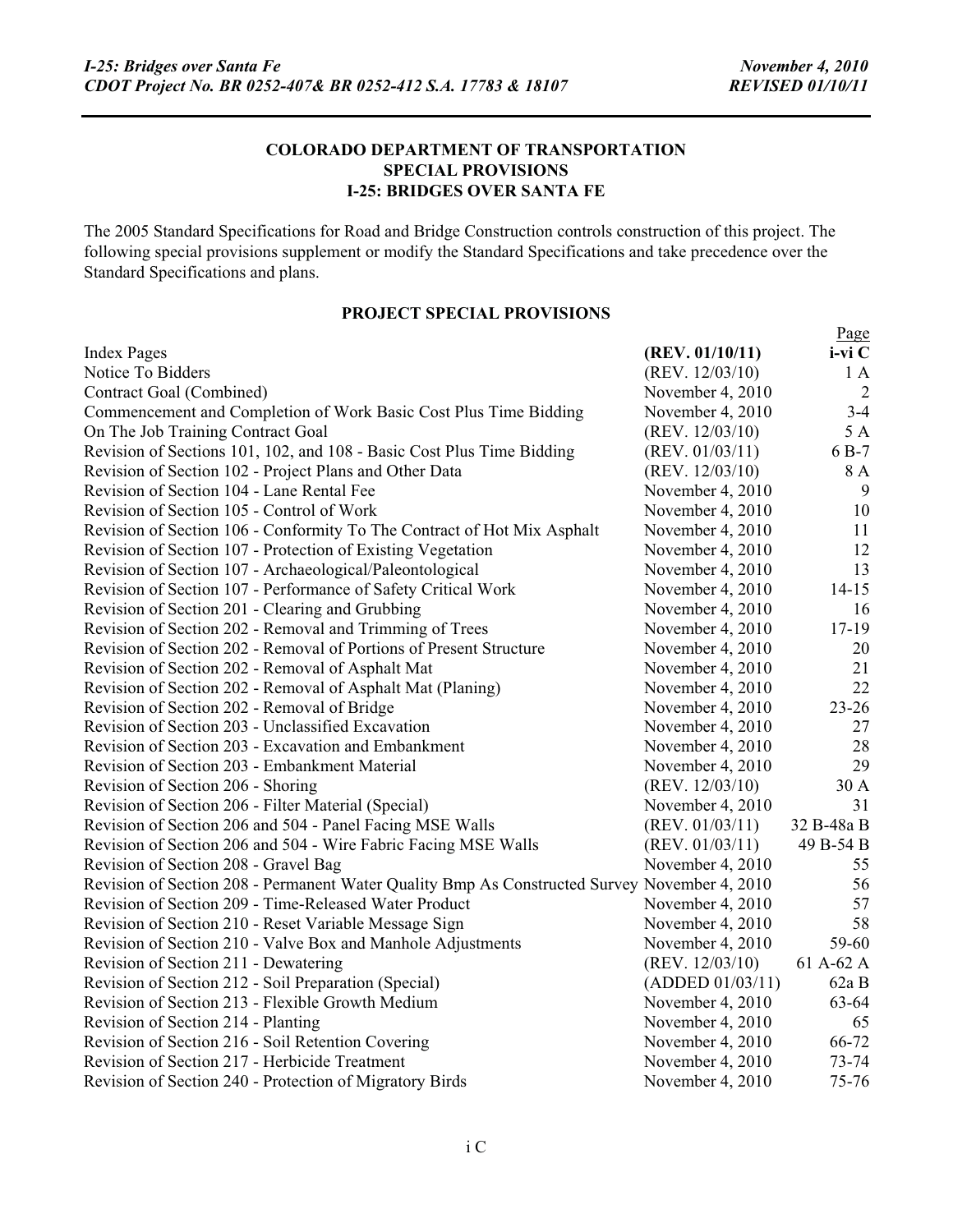#### **-2-**

### **COLORADO DEPARTMENT OF TRANSPORTATION SPECIAL PROVISIONS I-25: BRIDGES OVER SANTA FE PROJECT SPECIAL PROVISIONS**

|                                                                       |                              | Page                  |
|-----------------------------------------------------------------------|------------------------------|-----------------------|
| Revision of Section 250 - Environmental, Health and Safety Management | (REV. 12/03/10)              | 77 A-78 A             |
| Revision of Section 304 - Aggregate Base Course                       | November 4, 2010             | 79                    |
| Revision of Sections 401 and 703 - Stone Matrix Asphalt Pavement      | November 4, 2010             | 80-81                 |
| Revision of Section 403 - Hot Mix Asphalt                             | November 4, 2010             | 82-84                 |
| Revision of Section 403 - Stone Matrix Asphalt Pavement               | November 4, 2010             | 85-87                 |
| Revision of Section 403 - Hot Mix Asphalt Ticket Collection           | November 4, 2010             | 88                    |
| Revision of Section 412 - Tie Bar Insertion                           | November 4, 2010             | 89                    |
| Revision of Section 503 - Drilled Caissons                            | (REV. $12/03/10$ )           | $90-95(91 \text{ A})$ |
| Revision of Section 506 - Grouted Boulders                            | November 4, 2010             | 96-98                 |
| Revision of Section 506 - Soil Riprap                                 | November 4, 2010             | 99                    |
| Revision of Section 509 - Provide Temporary Support                   | November 4, 2010             | 100-102               |
| Revision of Section 601 - Concrete Class S50                          | (ADDED 12/03/10)             | 102a A                |
| Revision of Section 601 - Concrete Form Liner                         | November 4, 2010             | 103                   |
| Revision of Section 601 - Anti-Graffiti Coating                       | November 4, 2010             | 104-105               |
| Revision of Sections 601 and 708 - Structural Concrete Stain          | November 4, 2010             | 106-109               |
| Revision of Section 603 - Storm Sewer Pipe                            | November 4, 2010             | 110-111               |
| Revision of Section 604 - Manholes and Inlets                         | November 4, 2010             | 112-113               |
| Revision of Section 604 - Outlet Structure                            | November 4, 2010             | 114                   |
| Revision of Section 605 - Subsurface Drains                           | November 4, 2010             | 115                   |
| Revision of Section 607 - Fence Chain Link Special                    | November 4, 2010             | 116-118               |
| Revision of Section 612 - Location Markers                            | November 4, 2010             | 119-120               |
| Revision of Section 613 - Lighting                                    | November 4, 2010             | 121-136               |
| Revision of Section 613 - Electrical Conduit - General                | November 4, 2010             | 137-139               |
| Revision of Section 613 - Pull Boxes - General                        | November 4, 2010             | 140-141               |
| Revision of Section 613 - Electrical Conductor Identification         | November 4, 2010             | 142                   |
| Revision of Section 614 - Traffic Signal Controller Cabinet           | November 4, 2010             | 143-152               |
| Revision of Section 614 - Closed Circuit Television Camera            |                              |                       |
| (Traffic Monitoring)                                                  | November 4, 2010             | 153                   |
| Revision of Section 614 - Buffer Tube Fan Out Kit                     | November 4, 2010             | 154                   |
| Revision of Section 614 - Fiber Optic Pre-Connectorized Cable         | November 4, 2010             | 155-156               |
| Revision of Section 614 - Fiber Optic Splice Closure                  | November 4, 2010             | 157-158               |
| Revision of Section 614 - Fiber Optic Cable As-Built Documentation    | November 4, 2010             | 159-160               |
| Revision of Section 614 - Fiber Optic Cable Installation - General    | November 4, 2010             | 161                   |
| Revision of Section 614 - Test Fiber Optic Cable                      | November 4, 2010             | 162-167               |
| Revision of Section 614 - Fiber Optic Cable (Single Mode)             | November 4, 2010             | 168-173               |
| Revision of Sections 614 and 713 - Sign Panel (Class III) (DG3)       | November 4, 2010             | 174                   |
| Revision of Section 614 - Impact Attenuator                           | November 4, 2010             | 175-176               |
| <b>Revision of Section 615 - Water Control Devices</b>                | (ADDED 01/03/11) 176a-176b B |                       |
| Revision of Section 624 - Detour Drainage Pipe                        | (REV. 12/03/10)              | 177 A                 |
| Revision of Section 618 - Prestressed Concrete                        | (REV. 12/03/10)              | 178 A-180 A           |
| Revision of Section 620 - Field Facilities                            | November 4, 2010             | 181-185               |
| Revision of Section 621 - Detour                                      | November 4, 2010             | 186-187               |
| Revision of Section 621 - Temporary Bridge                            | November 4, 2010             | 188-199               |
|                                                                       |                              |                       |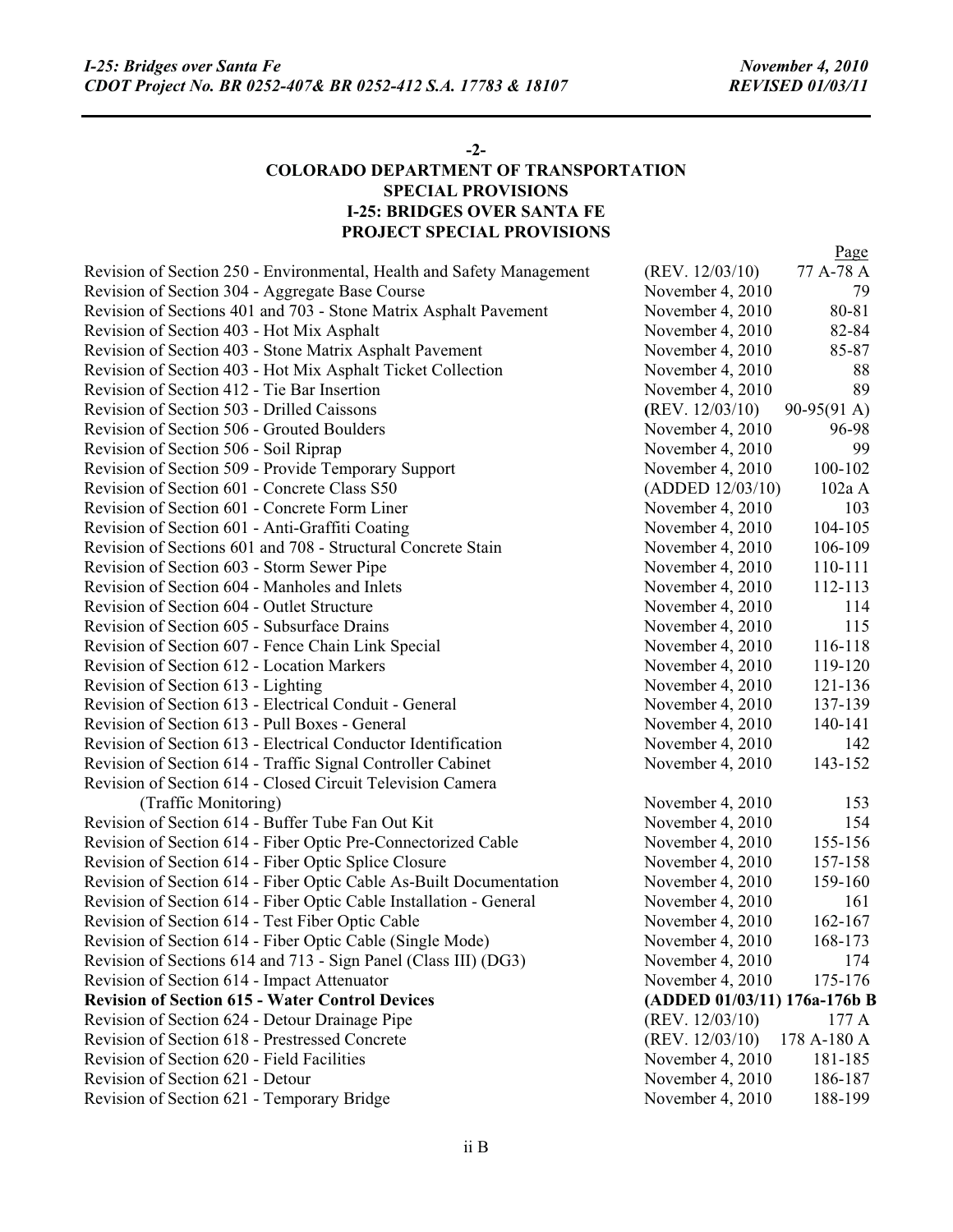# -3- COLORADO DEPARTMENT OF TRANSPORTATION SPECIAL PROVISIONS I-25: BRIDGES OVER SANTA FE PROJECT SPECIAL PROVISIONS

|                                                                    |                              | Page      |
|--------------------------------------------------------------------|------------------------------|-----------|
| Revision of Section 626 - Public Information Services              | November 4, 2010             | 200-203   |
| Revision of Section 630 - Impact Attenuator (Temporary)            | (REV. 01/03/11)              | 204B-205B |
| Revision of Section 630 - Truck Mounted Attenuator                 | November 4, 2010             | 206       |
| Revision of Section 630 - Portable Message Sign Panel              | November 4, 2010             | 207-208   |
| Revision of Section 630 - Uniformed Traffic Control (Local Agency) | (REV. 01/03/10)              | 209A-210B |
| Revision of Section 630 - Glare Screen (Temporary)                 | November 4, 2010             | 211       |
| Revision of Section 631 - Alternative Bridge Design & Construction | (REV. 12/03/10) 212 A-228a A |           |
| Revision of Section 715 - Lighting Materials                       | November 4, 2010             | 229-234   |
| Force Account Items                                                | (REV. 01/10/11) 235 C-237 C  |           |
| <b>Utilities</b>                                                   | November 4, 2010             | 238-242   |
| Traffic Control Plan - General                                     | (REV. 01/03/11)              | 243B-247B |
|                                                                    |                              |           |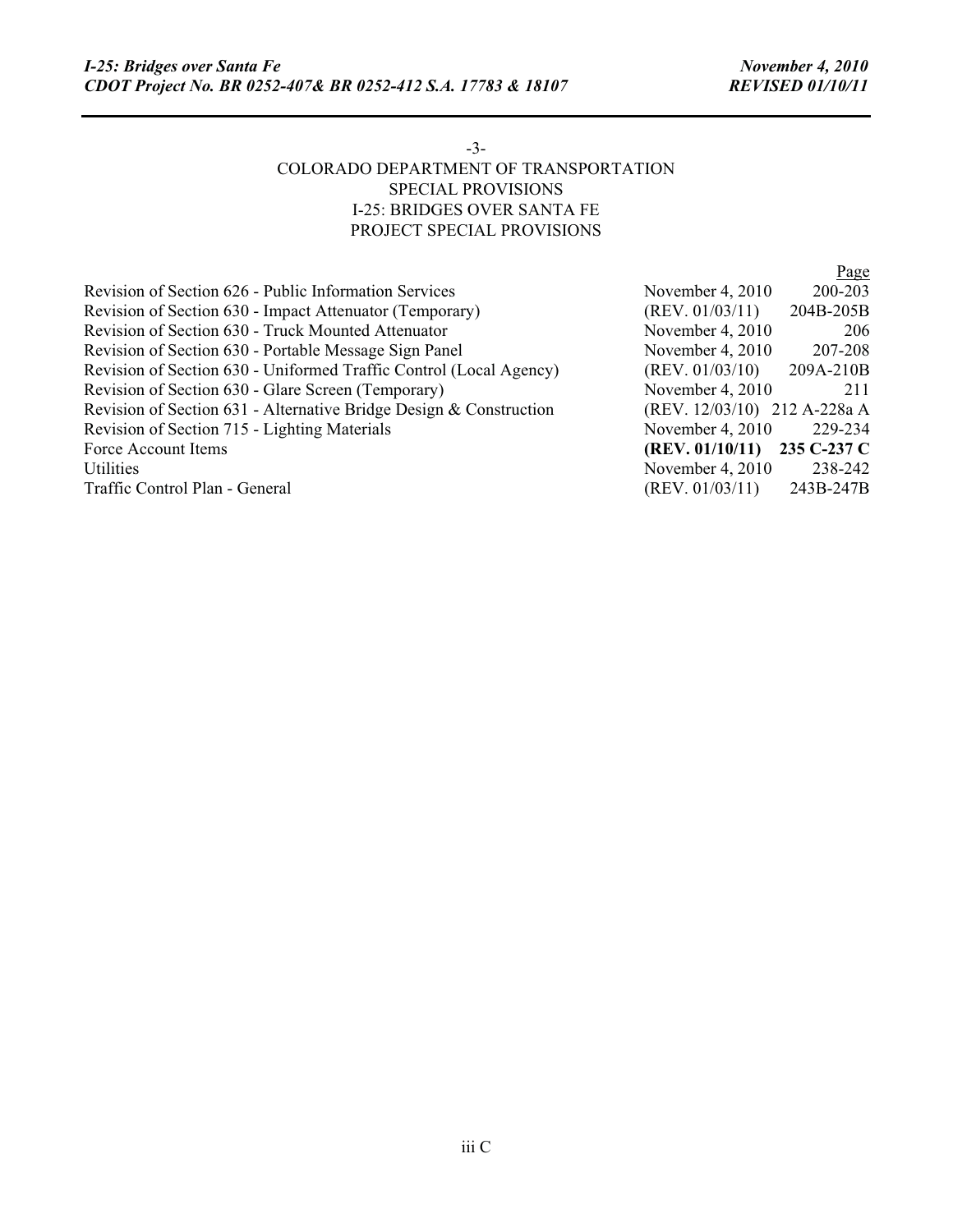#### **COLORADO DEPARTMENT OF TRANSPORTATION SPECIAL PROVISIONS I-25: BRIDGES OVER SANTA FE**

## **STANDARD SPECIAL PROVISIONS**

|                                                                                                        | Date               | No. of<br>Pages |
|--------------------------------------------------------------------------------------------------------|--------------------|-----------------|
| Revision of Section 101 – Falsework, Formwork, and Shoring                                             | (Nov. 30, 2006)    | 1               |
| Revision of Section 101 - Safety Critical Work                                                         | (Nov. 30, 2006)    | 1               |
| Revision of Sections 101, 107, 208, 213 and 620 - Water Quality Control, One or More                   |                    |                 |
| <b>Acres of Disturbance</b>                                                                            | (August 26, 2010)  | 24              |
| Revision of Sections 101 and 108 - Stage Furlough Days (DELETED 12/03/10)                              | (Nov. 17, 2009)    | $\mathbf +$     |
| Revision of Section 103 – Escrow of Proposal Documentation                                             | (August 01, 2005)  | $\overline{2}$  |
| Revision of Section 104 - Value Engineering Change Proposals                                           | (August 01, 2005)  | $\mathfrak{S}$  |
| Revision of Section $105$ – Conformity to the Contract                                                 | (January 17, 2008) | $\mathbf{1}$    |
| Revision of Section 105 – Conformity to the Contract of Superpave Performance                          |                    |                 |
| <b>Graded Binders</b>                                                                                  | $(July\ 03, 2008)$ | 2               |
| Revision of Section 105 - Contractor Submittals - Variable Message Sign                                | (August 01, 2005)  | $\mathbf{1}$    |
| Revision of Section 105 – Disputes and Claims for Contract Adjustments                                 | (Feb. 25, 2010)    | 31              |
| Revision of Section 105 – Failure to Maintain Roadway or Structure                                     | (August 02, 2007)  | $\mathbf{1}$    |
| Revision of Section 105 - Violation of Working Time Limitation                                         | (August 01, 2005)  | $\mathbf{1}$    |
| Revision of Sections 105 and 106 – Conformity to the Contract of Hot Mix Asphalt                       |                    |                 |
| (Less than 5000 Tons)                                                                                  | (Nov. $03, 2008$ ) | 7               |
| Revision of Sections 105 and 106 – Conformity to the Contract of Hot Mix Asphalt<br>(Voids Acceptance) | (Nov. 03, 2008)    | 10              |
| Revision of Sections 105 and 106 – Conformity to the Contract of Portland Cement                       | (April 30, 2009)   | $7\phantom{.0}$ |
| <b>Concrete Pavement</b>                                                                               |                    |                 |
| Revision of Sections 105, 202, 401, 406, and 601 – Hot Mix Asphalt Pavement                            | (July 01, 2010)    | 9               |
| Roadway Smoothness (High Speed Profiler)                                                               |                    |                 |
| Revision of Sections 105 and 601 – Portland Cement Concrete Pavement                                   | (July 01, 2010)    | 5               |
| Roadway Smoothness (High Speed Profiler)                                                               |                    |                 |
| Revision of Section 106 - Hot Mix Asphalt Test Result Verification                                     | (Dec. 16, 2009)    | $\tau$          |
| and Dispute Resolution                                                                                 |                    |                 |
| Revision of Section 106 - Buy America Requirements                                                     | (July 1, 2010)     | 1               |
| Revision of Section 106 – Certificates of Compliance and Certified Test Reports                        | (Sept. 2, 2010)    | $\mathbf{1}$    |
| Revision of Sections 106 and 601 – Concrete Sampling and Pumping                                       | (April 30, 2009)   | $\overline{c}$  |
| Revision of Section 107 – Project Safety Planning                                                      | (July 30, 2009)    | 3               |
| Revision of Section 107 – Responsibility for Damage Claims, Insurance Types<br>and Coverage Limits     | (August 01, 2005)  | $\overline{2}$  |
| Revision of Section 107 - Ton-Mile Taxes                                                               | (April 12, 2007)   | 1               |
| Revision of Section 108 – Liquidated Damages                                                           | (Nov. 5, 2009)     | 1               |
| Revision of Section 108 - Payment Schedule                                                             | (April 29, 2010)   | 1               |
| Revision of Section 108 - Progress Schedule                                                            | (Nov. 03, 2008)    | 1               |
| Revision of Section 109 - Asphalt Cement Cost Adjustment                                               | (October 21, 2010) | $\overline{2}$  |
| (Asphalt Cement Included in the Work)                                                                  |                    |                 |
| Revision of Section 109 – Compensation of Compensable Delays                                           | (January 17, 2008) | $\perp$         |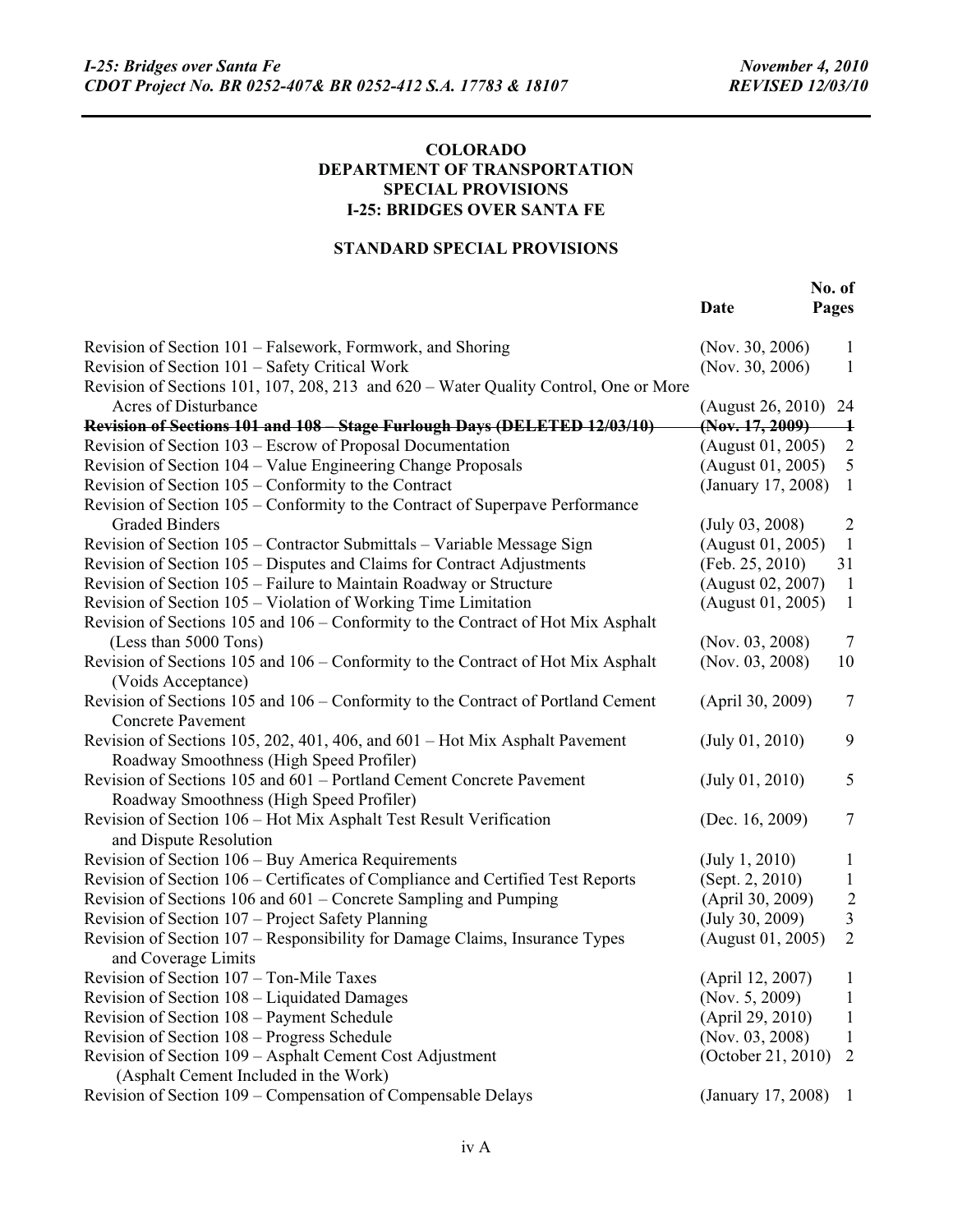#### **-2-**

# **I-25 SANTA FE / ALAMEDA RECONSTRUCTION STANDARD SPECIAL PROVISIONS**

|                                                                               | No. of               |                |
|-------------------------------------------------------------------------------|----------------------|----------------|
|                                                                               | Date                 | Pages          |
| Revision of Section 109 - Fuel Cost Adjustment                                | (October 21, 2010) 2 |                |
| Revision of Section 109 – Measurement of Quantities                           | (October 21, 2010)   | $\mathbf{1}$   |
| Revision of Section 109 – Partial Payments                                    | (Jan. 28, 2010)      | 1              |
| Revision of Sections 202, 203, 206, and 250 – Environmental Health and Safety |                      |                |
| Management                                                                    | (Feb. 25, 2010)      | 3              |
| Revision of Section 203 – Embankment                                          | (October 25, 2007)   | $\mathbf{1}$   |
| Revision of Section 206 – Shoring                                             | (Nov. 30, 2006)      | $\overline{2}$ |
| Revision of Section 212 – Seeding Seasons                                     | (April 12, 2007)     | $\mathbf{1}$   |
| Revision of Section 214 – Landscape Establishment                             | (April 12, 2007)     | $\mathbf{1}$   |
| Revision of Section 401 – Compaction of Hot Mix Asphalt                       | (October 21, 2010)   | $\mathbf{1}$   |
| Revision of Section 401 – Compaction Pavement Test Section (CTS)              | (October 21, 2010)   | $\mathbf{1}$   |
| Revision of Section 401 – Composition of Mixtures – Voids Acceptance          | (July 30, 2009)      | $\mathbf{1}$   |
| Revision of Section 401 – Longitudinal Joints                                 | (October 25, 2007)   | $\mathbf{1}$   |
| Revision of Section 401 – Plant Mix Pavements                                 | (August 01, 2005)    | $\mathbf{1}$   |
| Revision of Section 401 – Preparation of Aggregates                           | (July 30, 2009)      | $\mathbf{1}$   |
| Revision of Section 401 – Processing of Asphalt Mix Design                    | (January 17, 2008)   | $\mathbf{1}$   |
| Revision of Section 401 – Reclaimed Asphalt Pavement                          | (April 30, 2009)     | $\overline{2}$ |
| Revision of Section 401 - Temperature Segregation                             | (October 21, 2010)   | $\mathbf{1}$   |
| Revision of Section 401 - Tolerances for Hot Mix Asphalt                      | (January 17, 2008)   | $\mathbf{1}$   |
| Revision of Section 401 – Tolerances for Hot Mix Asphalt (Voids Acceptance)   | (August 01, 2005)    | $\mathbf{1}$   |
| Revision of Section 412 – Concrete Pavement Joints                            | (July 30, 2009)      | -1             |
| Revision of Section 412 – Portland Cement Concrete Pavement                   | (October 25, 2007)   | 2              |
| Consolidating and Finishing.                                                  |                      |                |
| Revision of Section 412 – Repair of Defective Concrete Pavement               | (Nov. $5, 2009$ )    | $\overline{2}$ |
| Revision of Sections 420, 605, and 712 Geosynthetics and Geotextiles          | (August 26, 2010)    | $\overline{4}$ |
| Revision of Section 518 – Modular Expansion Devices                           | (Feb. 25, 2010)      | $\overline{2}$ |
| Revision of Section 601 – Concrete Batching                                   | (October 21, 2010)   | $\mathbf{1}$   |
| Revision of Section 601 – Forms and Falsework                                 | (Nov. 30, 2006)      | $\mathbf{1}$   |
| Revision of Section 601 – Structural Concrete Acceptance                      | (Feb. 25, 2010)      | $\mathbf{1}$   |
| Revision of Sections 601, 606, 608, 609, and $618$ – Concrete Finishing       | (April 12, 2007)     | $\mathbf{1}$   |
| Revision of Sections 601 and 701 – Structural Concrete                        | (Nov. $5, 2009$ )    | $\tau$         |
| Revision of Sections 603, 617, and 624 – Culvert and Sewer Pipe               | (October 21, 2010)   | 3              |
| Revision of Sections 603 and 712 – Culvert Pipe                               | (Feb. 25, 2010)      | $\overline{2}$ |
| Revision of Section $612 -$ Delineators                                       | (July 1, 2010)       | $\perp$        |
| Revision of Section 612, 614, 630, and 713, Retroreflective Sign Sheeting     | (October 21, 2010) 1 |                |
| (ADDED 12/03/10)                                                              |                      |                |
| Revision of Sections 613 and 715 – Lighting                                   | (June 29, 2006)      | 14             |
| Revision of Section 614 – Tubular Steel Sign Support                          | (April 07, 2006)     | $\overline{2}$ |
| Revision of Sections 614 and 630 – Flashing Beacon                            | (Sept. 02. 2005)     | 1              |
| Revision of Sections 614 and 630 – Retroreflective Sign Sheeting              | (October 21, 2010)   | $\mathbf{1}$   |
| Revision of Section 618 – Erection of Pre-Cast Concrete Members               | (Nov. $30, 2006$ )   | $\overline{2}$ |
| Revision of Section 620 – Field Laboratories with Forced Air Convection Oven  | (August 01, 2005)    | $\overline{2}$ |